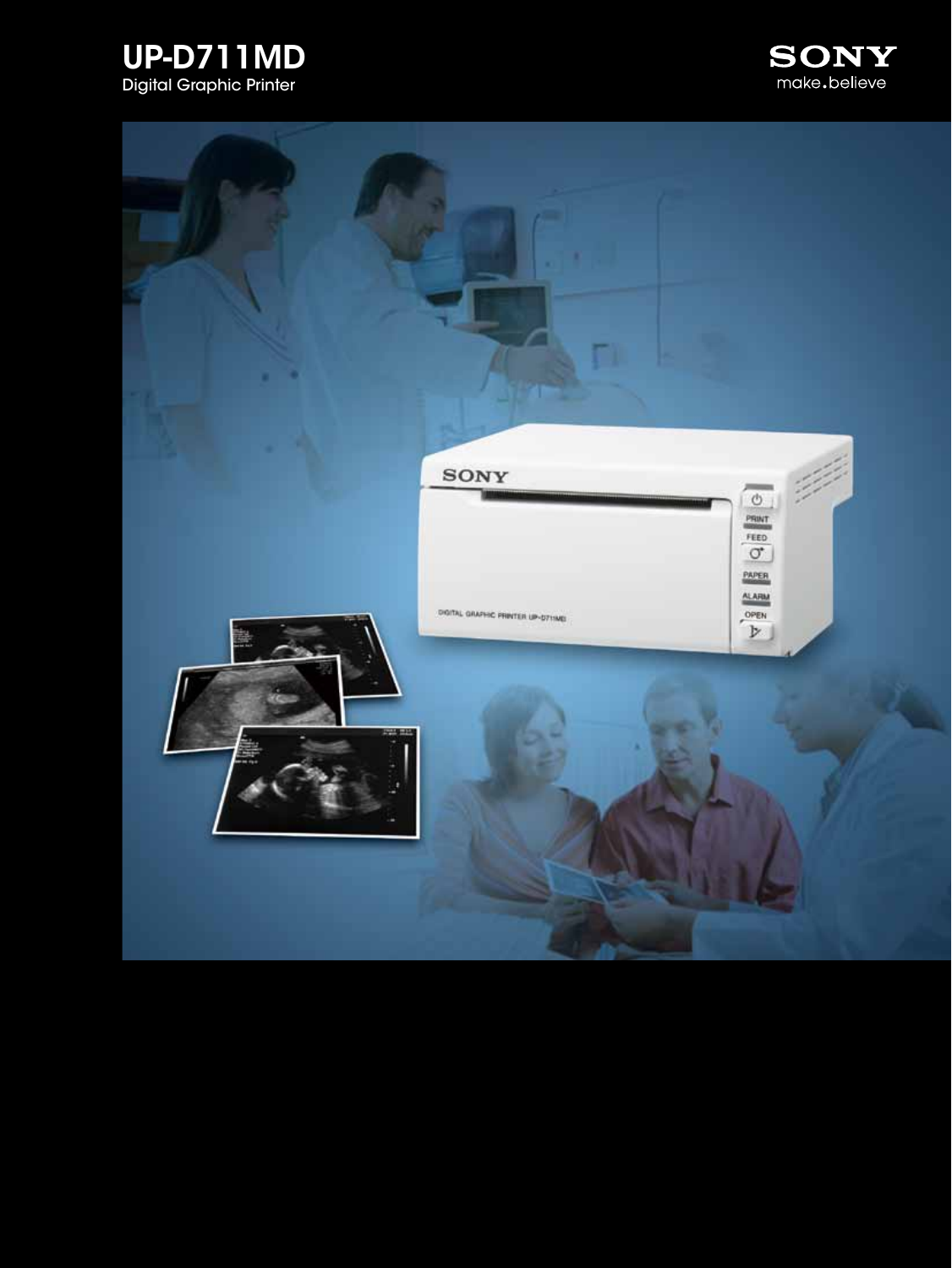# Compact, Reliable and Economical New Medical Grade Thermal Printer Offers Printing Convenience to Your Portable System

For over 20 years, Sony has been a trusted and reliable source of medical printers, offering high-quality printers with exceptional picture quality. Now, Sony is proud to introduce the UP-D711MD monochrome digital graphic printer to its reputable medical-grade printer line-up.

The UP-D711MD is designed to be used in an ultrasound system, particularly when portability is important. The size of the printer is extremely compact, and it uses 84 mm (3 1/2 inch) width print paper and direct DC input. It also offers an array of great characteristics from other popular Sony graphic printers, such as superb picture quality and reliability.

This compact, high-quality monochrome A7-size digital graphic printer is the ideal choice for downsizing and mobilizing your ultrasound system.

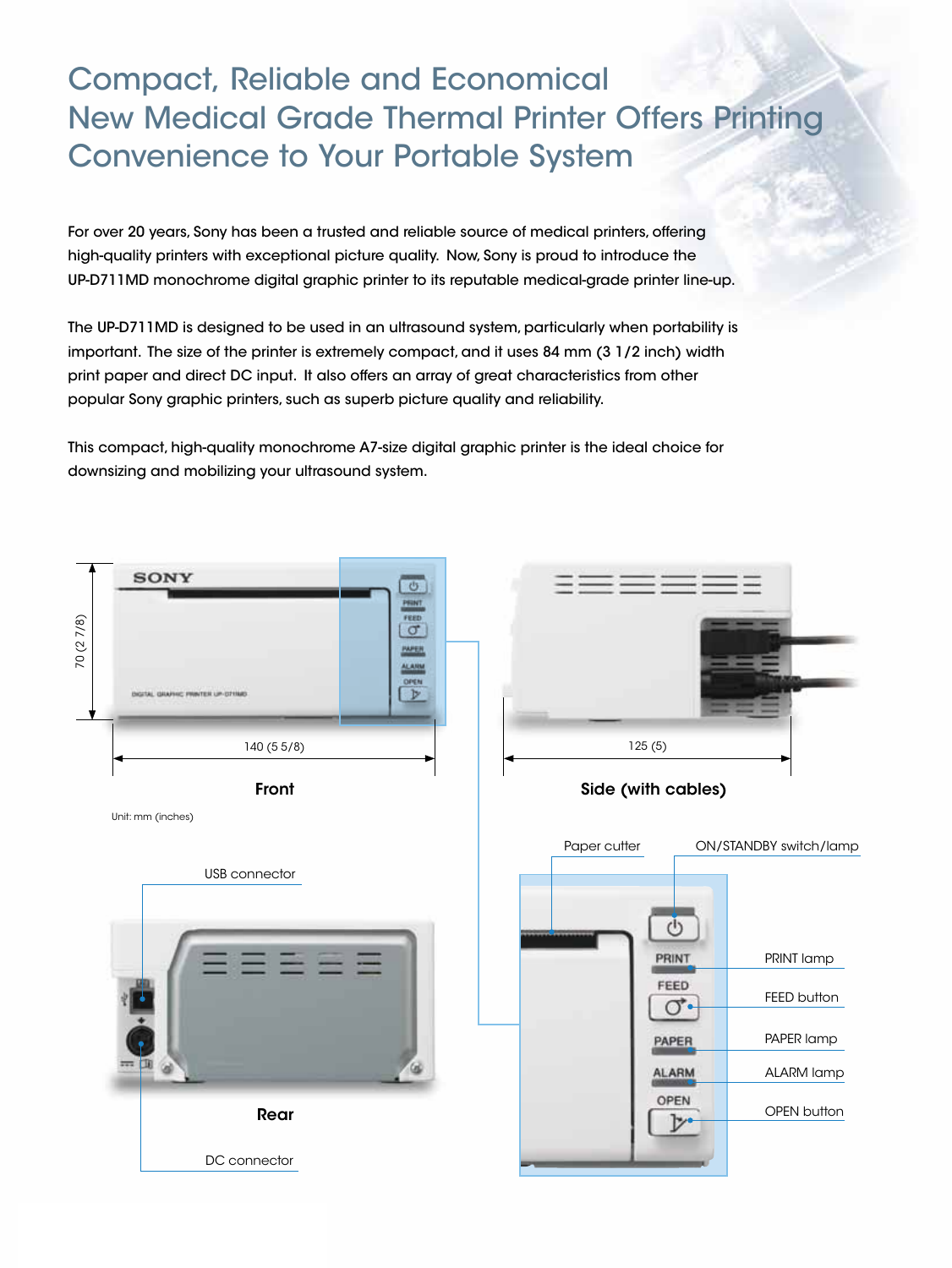# Key Features

### DC Input

The UP-D711MD operates with a DC power source from 12 to 24 V. The printer is designed so that its power can be supplied directly from a medical system without requiring an AC outlet and AC adaptor.

### Space-saving Compact Design

The UP-D711MD has a space-saving compact design with dimensions of 140 (W)  $\times$  70 (H)  $\times$  125 (D) mm (5 5/8  $\times$  2 7/8  $\times$  5 inches) and a weight of just 1 kg (2 lb 3 oz). This provides installation flexibility, with freedom to build your medical system to meet your specific design and ergonomic criteria.

#### Low Power Consumption

The power consumption of the UP-D711MD while printing and in stand-by is greatly reduced to less than 50% when compared with the UP-D897. This enables you to downsize the power supply system in your medical equipment, helping you to save energy.

### Medical Regulations

The UP-D711MD complies with the medical regulations applicable to medical devices\*1 .

### Superb Picture Quality

Incorporating Sony's reputable thermal printing technology, and backed by decades of experiences in medical imaging, the UP-D711MD produces photo-quality prints with a high resolution of approximately 300 dpi and 8-bit (256 levels) processing.

\*1 Please refer to the specifications for more details.

\*2 The correct paper type must be selected on the printer driver before use.

## Printing Features

#### Various Print Modes

The UP-D711MD offers a variety of print sizes including 4:3 aspect ratio and 3:1 panoramic size. Panoramic size prints are especially suited to dental applications. Furthermore, various print modes – including orientation and reverse printing – can be set in the printer driver menu.

#### Paper Saving Mode

The paper feed is reduced when the Auto Post Feed Mode setting is set to OFF in the printer driver. This lowers paper consumption when printing multiple images.

### Installation-friendly

As well as being compact, the printer is designed so its shape incorporates space for the cable connectors. This means you can fit the printer into space-limited environments, and keep all cable connections organized.



#### Paper Type Selection

You can select which type of printing paper to use, according to your needs\*2 . UPP-84HG High Glossy Printing Paper produces high-quality, glossy and near-photographic-quality prints. UPP-84S High Quality Printing Paper delivers quality at an affordable cost.

### Easy Paper Loading

Paper loading is very easy. Press the OPEN button to open the paper door and drop in the paper roll. Then simply close the door, and the printer is ready to use..



### Resize Feature

Image data can be automatically enlarged to fit a preset printing area, simply by adjusting a setting in the printer driver. This speeds up host device transfer of small image data, as it reduces data transfer times.

### Prints with Information

If required, above each printed image you can add relevant print condition information – you can include contrast, brightness, gamma and sharpness information. This is simple to achieve by adjusting settings in the printer driver.



|                                 | Faper Spx:   IEDDALIDE          |                                     |
|---------------------------------|---------------------------------|-------------------------------------|
|                                 |                                 |                                     |
|                                 | Paper Tore Million              |                                     |
| CIONE"                          | $\mathbf{1}$                    |                                     |
| 2 calingr                       | 100 (2)                         | Directation                         |
|                                 | (2) High Stewart Black Highland |                                     |
| <b>Dibilege to Face:</b>        |                                 | O Esitrat                           |
| Interoceton Hattod: Bengar<br>٠ |                                 | * Landscape                         |
| IVI Auto Fost Eeed Node         |                                 | # liams                             |
|                                 | Dros entry 1 3 20 Prests        | O Berett -                          |
| El Print arth Information       |                                 |                                     |
| $-1484$                         | $54 - 4$                        | Kentrin Exflicts<br><b>Abbat Li</b> |